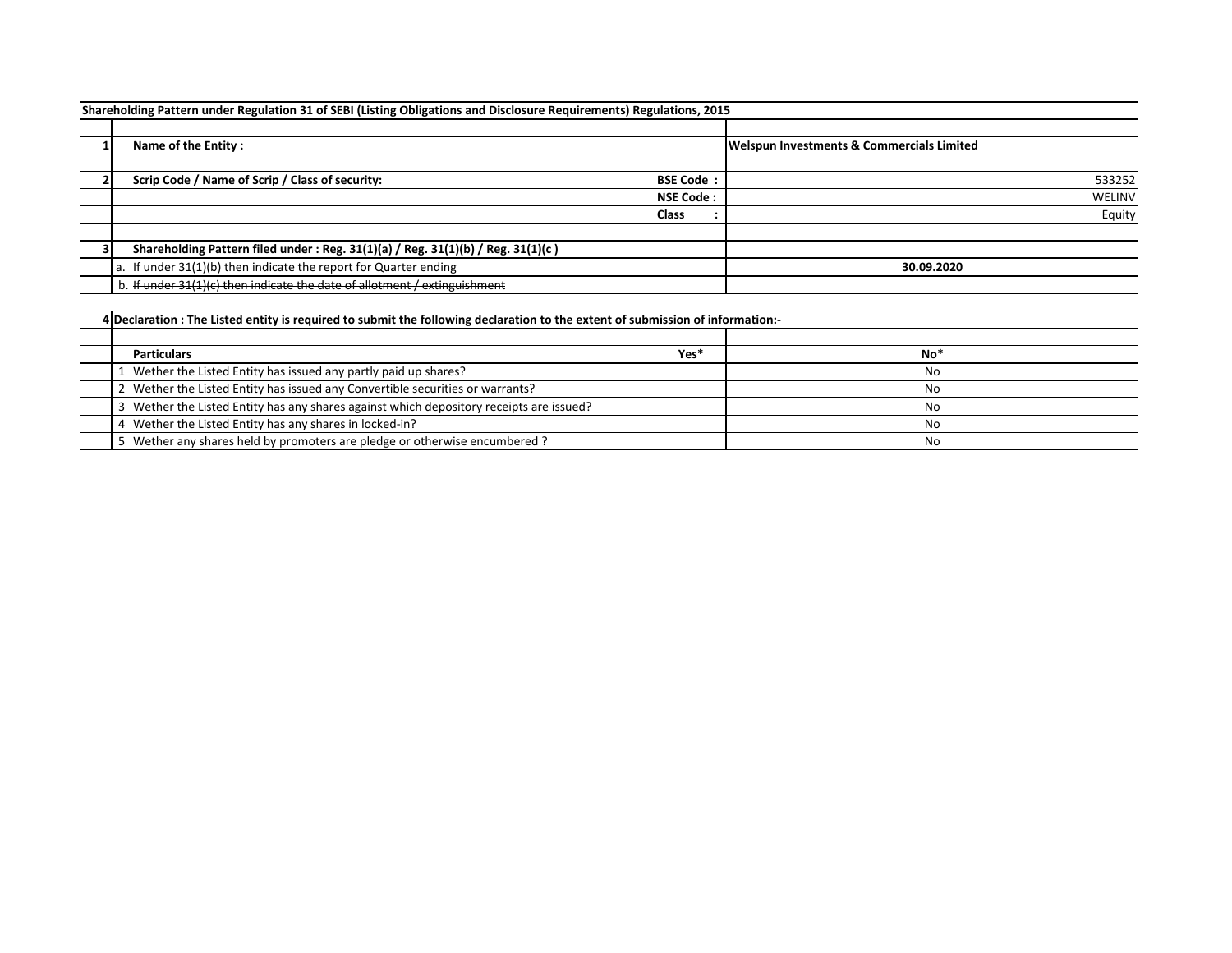|          | Table I- Summary Statement holding of specified securities |              |                                       |                                         |              |               |                                          |                                                          |           |             |               |                        |                        |               |                          |                         |                        |
|----------|------------------------------------------------------------|--------------|---------------------------------------|-----------------------------------------|--------------|---------------|------------------------------------------|----------------------------------------------------------|-----------|-------------|---------------|------------------------|------------------------|---------------|--------------------------|-------------------------|------------------------|
| Category | Category of                                                |              | Number of No. of fully paid up equity | No of partly paid up equity shares held | No of Shares | Total nos, of | Shareholding as a                        | Number of Voting Rights held in each class of securities |           |             | No. of Shares | Shareholding as a %    | Number of Locked-in    |               | Number of Shares         | Number of equity shares |                        |
| (i)      | Shareholder                                                | Shareholders | shares held                           | (v)                                     | underlying   | Shares held   | % of total no, of                        |                                                          | (ix)      |             |               | Underlying             | assuming full          | <b>Shares</b> |                          | pledged or otherwise    | held in dematerialized |
|          | (i)                                                        | (iii)        | (iv)                                  |                                         | Depository   |               | $(vii)=(iv)+(v)+(vi)$ shares (calculated |                                                          |           |             | Outstanding   | conversion of          | (xii)                  |               | encumbered (xiii)        | form                    |                        |
|          |                                                            |              |                                       |                                         | Receipts     |               | as per SCRR, 1957)                       |                                                          |           |             | convertible   | convertible securities |                        |               |                          | (xiv)                   |                        |
|          |                                                            |              |                                       |                                         | (vi)         |               | (viii)                                   | No of Voting Rights<br>Total as a %                      |           |             | securities    | (as a percentage of    | No.                    |               | No.                      |                         |                        |
|          |                                                            |              |                                       |                                         |              |               | As a % of                                | of                                                       |           |             |               | (including             | diluted share capital) | (a)           | As a % of                | As a % of<br>(a)        |                        |
|          |                                                            |              |                                       |                                         |              |               | $(A+B+C2)$                               |                                                          |           |             | $(A+B+C)$     | warrants)              | $(xi)=(vii)+(x)$       |               | total shares             | total shares            |                        |
|          |                                                            |              |                                       |                                         |              |               |                                          |                                                          |           |             |               | (x)                    | As a % of $(A+B+C2)$   |               | held                     | held                    |                        |
|          |                                                            |              |                                       |                                         |              |               |                                          | Class : Equity                                           | Class: NA | Total       |               |                        |                        |               |                          | (b)                     |                        |
| (A)      | Promoter &                                                 |              |                                       |                                         |              |               |                                          |                                                          |           |             |               |                        |                        |               |                          |                         |                        |
|          | <b>Promoter Group</b>                                      |              | 27, 25, 574                           |                                         |              | 27,25,574     | 74.58                                    | 27, 25, 574                                              |           | 27, 25, 574 | 74.58         |                        | 74.58                  |               |                          |                         | 27, 25, 574            |
| (B)      | Public                                                     | 14,958       | 9,28,902                              |                                         |              | 9,28,902      | 25.42                                    | 9.28.902                                                 |           | 9,28,902    | 25.42         |                        | 25.42                  |               | $\sim$                   | <b>NA</b>               | 9,03,91                |
| (C)      | Non-Promoter-                                              |              |                                       |                                         |              |               |                                          |                                                          |           |             |               |                        |                        |               |                          |                         |                        |
|          | Non Public                                                 | $\sim$       |                                       |                                         | $\sim$       |               | . .                                      |                                                          | $\sim$    | $\sim$      |               |                        |                        |               | $\sim$                   | <b>NA</b>               |                        |
|          | $(C 1)$ Shares underlying                                  |              |                                       |                                         |              |               |                                          |                                                          |           |             |               |                        |                        |               |                          |                         |                        |
|          | <b>DRs</b>                                                 | $\sim$       |                                       |                                         |              |               | <b>NA</b>                                |                                                          |           |             |               |                        | <b>NA</b>              |               |                          | <b>NA</b>               |                        |
|          | (C 2) Shares held by                                       |              |                                       |                                         |              |               |                                          |                                                          |           |             |               |                        |                        |               |                          |                         |                        |
|          | <b>Employee Trusts</b>                                     | $\sim$       |                                       |                                         | $\sim$       |               | . .                                      |                                                          |           |             | $\sim$        |                        |                        | . .           | $\sim$                   | <b>NA</b>               |                        |
|          | Total                                                      | 14.964       | 36,54,476                             |                                         | $\sim$       | 36,54,476     | 100.00                                   | 36,54,476                                                |           | 36,54,476   | 100.00        | $\sim$                 | 100.00                 |               | $\overline{\phantom{a}}$ | $\sim$                  | 36,29,485              |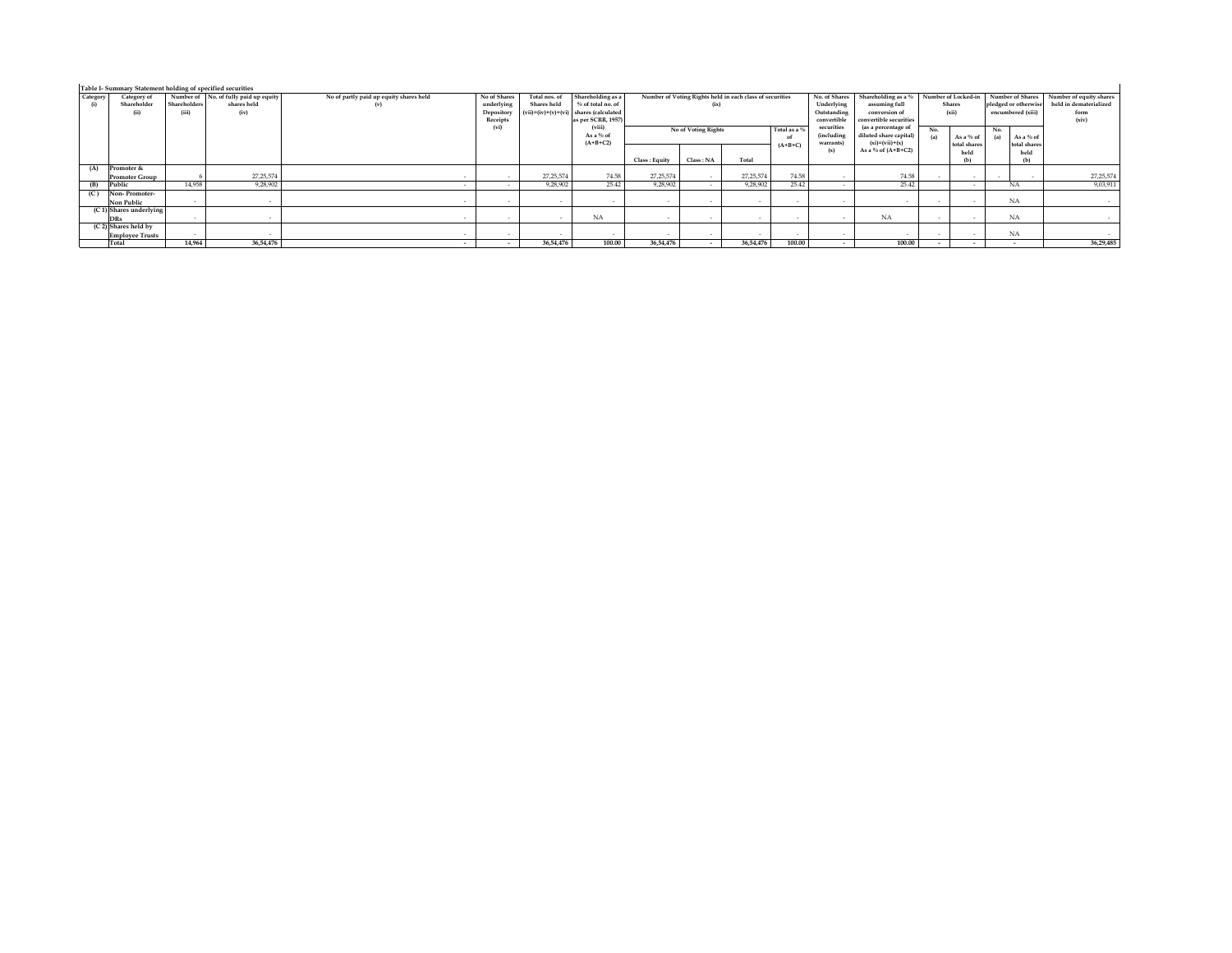| Number of Locked-in Shares<br>(xii)<br>As a % of total<br>shares held<br>(b) | Number of Shares pledged or<br>otherwise encumbered (xiii)<br>As a % of total<br>No.<br>shares held<br>(a)<br>(b) | Number of equity<br>shares held in<br>dematerialized<br>form<br>(xiv) |
|------------------------------------------------------------------------------|-------------------------------------------------------------------------------------------------------------------|-----------------------------------------------------------------------|
|                                                                              |                                                                                                                   |                                                                       |
|                                                                              |                                                                                                                   |                                                                       |
|                                                                              |                                                                                                                   |                                                                       |
|                                                                              |                                                                                                                   |                                                                       |
|                                                                              |                                                                                                                   |                                                                       |
|                                                                              |                                                                                                                   |                                                                       |
| $\overline{\phantom{a}}$                                                     |                                                                                                                   | 27, 25, 574                                                           |
|                                                                              |                                                                                                                   | 26,80,608                                                             |
| $\overline{\phantom{a}}$                                                     | $\overline{\phantom{a}}$<br>$\overline{\phantom{a}}$                                                              | 32,728                                                                |
| $\overline{\phantom{a}}$                                                     | $\overline{\phantom{a}}$<br>$\overline{\phantom{a}}$                                                              | 9,130                                                                 |
| $\overline{\phantom{a}}$                                                     | $\sim$<br>$\overline{\phantom{a}}$                                                                                | 2,229                                                                 |
| $\overline{\phantom{a}}$                                                     | $\overline{\phantom{a}}$<br>$\overline{\phantom{a}}$                                                              | 878                                                                   |
| $\sim$                                                                       | $\sim$<br>$\sim$                                                                                                  |                                                                       |
| $\sim$                                                                       | $\overline{\phantom{a}}$<br>$\sim$                                                                                | $\sim$                                                                |
| $\sim$                                                                       | $\sim$<br>$\sim$                                                                                                  | <b>Service</b>                                                        |
| $\sim$                                                                       | $\overline{\phantom{a}}$<br>$\overline{\phantom{a}}$                                                              | $\sim$                                                                |
| $\overline{\phantom{a}}$                                                     | $\overline{\phantom{a}}$<br>۰.                                                                                    | <b>Service</b>                                                        |
|                                                                              | $\sim$                                                                                                            | $\sim$                                                                |
|                                                                              | $\sim$                                                                                                            | 27, 25, 574                                                           |
|                                                                              |                                                                                                                   |                                                                       |
|                                                                              |                                                                                                                   |                                                                       |
|                                                                              |                                                                                                                   | $\sim$                                                                |
|                                                                              |                                                                                                                   | 27, 25, 574                                                           |
|                                                                              | 0.00                                                                                                              | 0.00<br>0.00                                                          |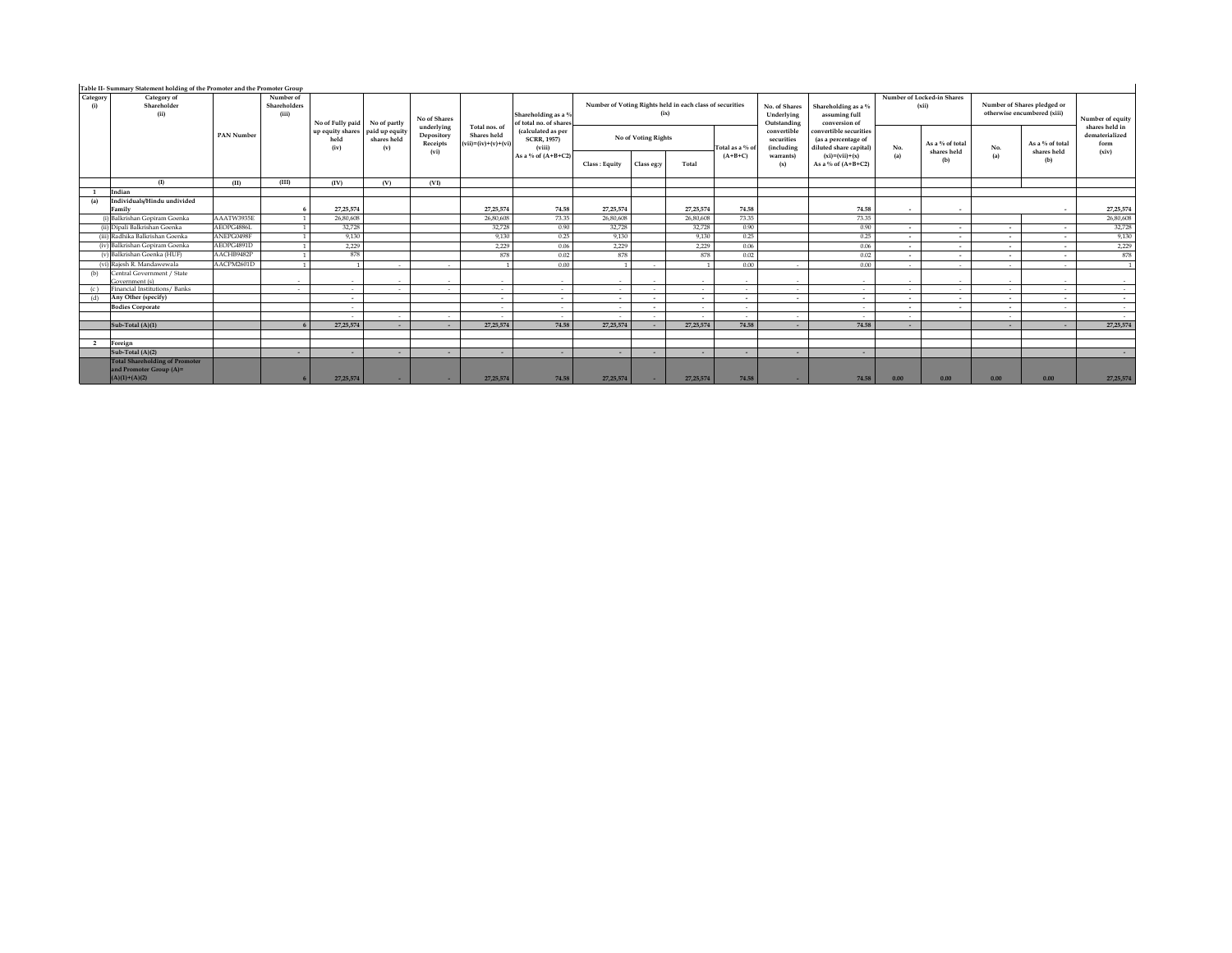| Table III- Summary Statement holding of Public Shareholder |                                                                                     |               |                       |                                                |                                      |                                                     |                                                           |                                                                            |                     |            |                                                                  |              |                                                               |                                                                                       |                                     |                                |     |                                                               |                                    |
|------------------------------------------------------------|-------------------------------------------------------------------------------------|---------------|-----------------------|------------------------------------------------|--------------------------------------|-----------------------------------------------------|-----------------------------------------------------------|----------------------------------------------------------------------------|---------------------|------------|------------------------------------------------------------------|--------------|---------------------------------------------------------------|---------------------------------------------------------------------------------------|-------------------------------------|--------------------------------|-----|---------------------------------------------------------------|------------------------------------|
|                                                            |                                                                                     |               | Number of             |                                                | No of partly                         | No of                                               |                                                           | Shareholding as a % o<br>total no. of shares                               |                     |            | Number of Voting Rights held in each class of securities<br>(ix) |              | No. of Shares<br>Underlying                                   | Shareholding as a $\%$<br>assuming full conversion of<br>convertible securities (as a | Number of Locked-in Shares<br>(xii) |                                |     | Number of Shares pledged<br>or otherwise encumbered<br>(xiii) | Number of equity<br>shares held in |
| Category<br>(i)                                            | Category of<br>Shareholder<br>(ii)                                                  | PAN Number    | Shareholders<br>(iii) | No of Fully paid up equity shares held<br>(iv) | paid up<br>equity shares<br>held (v) | Shares<br>underlying<br>Depository<br>Receipts (vi) | <b>Total nos, of Shares</b><br>held $(vii)=(iv)+(v)+(vi)$ | (calculated as per<br><b>SCRR, 1957)</b><br>(viii)<br>As a % of $(A+B+C2)$ | No of Voting Rights |            |                                                                  | Total as a 9 | Outstanding<br>convertible securities<br>(including warrants) | percentage of diluted share<br>capital)                                               | No.                                 | As a % of total<br>shares held | No. | As a % of<br>total shares                                     | dematerialized<br>form<br>(xiv)    |
|                                                            |                                                                                     |               |                       |                                                |                                      |                                                     |                                                           |                                                                            | Class: Equity       | Class eg:y | Total                                                            | of $(A+B+C)$ | (x)                                                           | $(xi)=(vii)+(x)$<br>As a % of $(A+B+C2)$                                              | (a) LOCKED                          | (b)                            | (a) | held<br>(b)                                                   |                                    |
|                                                            | (1)                                                                                 | (II)          | (III)                 | (IV)                                           | (V)                                  | (VI)                                                |                                                           |                                                                            |                     |            |                                                                  |              |                                                               |                                                                                       |                                     |                                |     |                                                               |                                    |
| <sup>1</sup>                                               | Institutions                                                                        |               |                       |                                                |                                      |                                                     |                                                           |                                                                            |                     |            |                                                                  |              |                                                               |                                                                                       |                                     |                                |     |                                                               |                                    |
| (a)                                                        | Mutual Funds                                                                        |               |                       | 221                                            |                                      | $\sim$                                              | 221                                                       | 0.01                                                                       | 221                 |            | 221                                                              | 0.01         | $\sim$                                                        | 0.01                                                                                  | $\sim$                              | $\sim$                         |     | NA                                                            |                                    |
| (b)                                                        | Venture Capital Funds                                                               |               |                       | $\sim$                                         |                                      | $\sim$                                              | $\sim$                                                    | $\sim$                                                                     | $\sim$              |            |                                                                  | $\sim$       | $\sim$                                                        | $\sim$                                                                                | $\sim$                              | $\sim$                         |     | NA                                                            | $\sim$                             |
| (c)                                                        | Alternate Investment Funds                                                          |               | $\sim$                | $\sim$                                         |                                      | $\sim$                                              | $\sim$                                                    | $\sim$                                                                     | $\sim$              |            | $\sim$                                                           | $\sim$       | $\sim$                                                        | $\sim$                                                                                | $\sim$                              | $\sim$                         |     | NA                                                            | $\sim$                             |
| (d)                                                        | Foreign Venture Capital Investors                                                   |               |                       | $\sim$                                         |                                      |                                                     | $\sim$                                                    | $\sim$                                                                     | $\sim$              |            | $\sim$                                                           |              | $\sim$                                                        | $\sim$                                                                                |                                     | $\sim$                         |     | NA                                                            | $\sim$                             |
|                                                            | (e) Foreign Portfolio Investors                                                     |               |                       |                                                |                                      | $\sim$                                              | $\sim$                                                    | $\sim$                                                                     |                     |            |                                                                  | . .          | $\sim$                                                        |                                                                                       |                                     | $\sim$                         |     | NA                                                            |                                    |
| (f)                                                        | Financial Institutions/Banks                                                        |               |                       | 1.577                                          |                                      | $\sim$                                              | 1.577                                                     | 0.04                                                                       | 1.577               |            | 1,577                                                            | 0.04         | $\sim$                                                        | 0.04                                                                                  |                                     | $\sim$                         |     | NA.                                                           | 1,567                              |
|                                                            | (e) Insurance Companies                                                             |               |                       |                                                |                                      | $\sim$                                              | $\sim$                                                    | $\sim$                                                                     | $\sim$              |            |                                                                  | $\sim$       | $\sim$                                                        | $\sim$                                                                                | $\sim$                              | $\sim$                         |     | NA                                                            | $\sim$                             |
| (h)                                                        | Provident Funds / Pension Funds                                                     |               |                       | $\sim$                                         |                                      | $\sim$                                              | $\sim$                                                    | $\sim$                                                                     | $\sim$              |            | $\sim$                                                           | $\sim$       | $\sim$                                                        | $\sim$                                                                                |                                     | $\sim$                         |     | NA                                                            | $\sim$                             |
| (i)                                                        | Any Other (specify)                                                                 |               |                       |                                                |                                      |                                                     | $\sim$                                                    | $\sim$                                                                     | $\sim$              |            | $\sim$                                                           |              | $\sim$                                                        | $\sim$                                                                                |                                     | $\sim$                         |     | NA                                                            | $\sim$                             |
|                                                            | Sub-Total (B)(1)                                                                    |               |                       | 1,798                                          |                                      |                                                     | 1,798                                                     | 0.05                                                                       | 1,798               |            | 1,798                                                            | 0.05         |                                                               | 0.05                                                                                  |                                     |                                |     |                                                               | 1,571                              |
|                                                            | i. Individual shareholders holding nominal share capital up to Rs.<br>2 lakhs.      |               | 14,266                | 2,46,045                                       |                                      |                                                     | 2,46,045                                                  | 6.73                                                                       | 2,46,045            |            | 2,46,045                                                         | 6.73         |                                                               | 6.73                                                                                  |                                     |                                |     | NA                                                            | 2,22,518                           |
|                                                            | ii. Individual shareholders holding nominal share capital in excess<br>Rs. 2 lakhs. |               |                       | 5,30,141                                       |                                      |                                                     | 5,30,141                                                  | 14.51                                                                      | 5,30,141            |            | 5,30,141                                                         | 14.51        |                                                               | 14.51                                                                                 |                                     |                                |     | NA                                                            | 5,30,141                           |
|                                                            | Anmol Sekhri                                                                        | ALHPS9957L    | $\mathbf{u}$          | 36,910                                         |                                      |                                                     | 36,910                                                    | 1.01                                                                       | 36,910              |            | 36,910                                                           | 1.01         |                                                               | 1.01                                                                                  |                                     |                                |     | NA                                                            | 36,910                             |
|                                                            | Anui Premkumar Agarwal                                                              | A ABP A 7439F | $\mathbf{1}$          | 71.393                                         |                                      |                                                     | 71.393                                                    | 1.95                                                                       | 71.393              |            | 71.393                                                           | 1.95         |                                                               | 1.95                                                                                  |                                     |                                |     |                                                               | 71,393                             |
|                                                            | Gauray N Lodha                                                                      | ABDPL7329P    |                       | 37.046                                         |                                      |                                                     | 37,046                                                    | 1.01                                                                       | 37,046              |            | 37,046                                                           | 1.01         |                                                               | 1.01                                                                                  |                                     |                                |     |                                                               | 37,046                             |
|                                                            | Goni Kishan Malani                                                                  | AAPPM3322C    |                       | 62,244                                         |                                      |                                                     | 62.244                                                    | 1.70                                                                       | 62.244              |            | 62,244                                                           | 1.70         |                                                               | 1.70                                                                                  |                                     |                                |     | NA                                                            | 62,244                             |
|                                                            | Meenadevi Surendrakumar Agarwal                                                     | AABPA0543R    | $\mathbf{1}$          | 48.477                                         |                                      |                                                     | 48.477                                                    | 1.33                                                                       | 48,477              |            | 48,477                                                           | 1.33         |                                                               | 1.33                                                                                  |                                     | $\sim$                         |     | NA                                                            | 48,477                             |
|                                                            | Mukesh Raghunathmal Chandan                                                         | AECPC6740D    | $\mathbf{1}$          | 52,135                                         |                                      |                                                     | 52,135                                                    | 1.43                                                                       | 52,135              |            | 52,135                                                           | 1.43         |                                                               | 1.43                                                                                  |                                     | $\sim$                         |     | <b>NA</b>                                                     | 52,135                             |
|                                                            | Satva Narvan Dhoot                                                                  | AANPD4945I    | $\mathbf{1}$          | 70,389                                         |                                      |                                                     | 70,389                                                    | 1.93                                                                       | 70,389              |            | 70,389                                                           |              |                                                               |                                                                                       |                                     |                                |     |                                                               | 70,389                             |
|                                                            | Surendrakumar Balkrishandas Agarwal                                                 | AABPA7889C    | $\mathbf{1}$          | 62,648                                         |                                      |                                                     | 62.648                                                    | 1.71                                                                       | 62,648              |            | 62,648                                                           | 1.71         |                                                               | 1.71                                                                                  |                                     | $\sim$                         |     | NA                                                            | 62,648                             |
|                                                            | Sudha Premkumar Agarwal                                                             | AABPA0542O    |                       | 60,039                                         |                                      |                                                     | 60,039                                                    | 1.64                                                                       | 60,039              |            | 60,039                                                           | 1.64         |                                                               | 1.64                                                                                  |                                     | $\sim$                         |     | NA                                                            | 60,039                             |
|                                                            |                                                                                     |               |                       |                                                |                                      |                                                     | $\sim$                                                    | $\sim$                                                                     | $\sim$              |            |                                                                  |              |                                                               | $\sim$                                                                                |                                     |                                |     | NA.                                                           | $\sim$                             |
| (b)                                                        | NBFCs registered with RBI                                                           |               |                       | 4.657                                          |                                      | $\sim$                                              | 4.657                                                     | 0.13                                                                       | 4.657               |            | 4.657                                                            | 0.13         | $\sim$                                                        | 0.13                                                                                  | $\sim$                              | $\sim$                         |     | NA.                                                           | 4,657                              |
|                                                            | (c) Employee Trusts                                                                 |               | $\sim$                | $\sim$                                         |                                      | $\sim$                                              | $\sim$                                                    | $\sim$                                                                     | $\sim$              | $\sim$     |                                                                  | $\sim$       | $\sim$                                                        | $\sim$                                                                                | $\sim$                              | $\sim$                         |     | NA.                                                           | $\sim$                             |
| (d)                                                        | Overseas Depositories<br>(holding DRs) (balancing figure)                           |               |                       | $\sim$                                         |                                      |                                                     |                                                           |                                                                            |                     |            |                                                                  |              |                                                               | $\overline{\phantom{a}}$                                                              |                                     |                                |     | NA                                                            | $\sim$                             |
|                                                            | (e) Any Other (specify)                                                             |               | 673                   | 1,46,261                                       | $\sim$                               | $\overline{\phantom{a}}$                            | 1,46,261                                                  | 4.00                                                                       | 1,46,261            |            | 1,46,261                                                         | 4.00         | $\sim$                                                        | 4.00                                                                                  | $\sim$                              | $\sim$                         |     |                                                               | 1,45,024                           |
|                                                            | Hindu Undivided Family                                                              |               | 163                   | 35.256                                         |                                      | $\sim$                                              | 35.256                                                    | 0.96                                                                       | 35.256              |            | 35,256                                                           | 0.96         | $\sim$                                                        | 0.96                                                                                  | $\sim$                              | $\sim$                         |     | NA                                                            | 35,256                             |
|                                                            | Non Resident Indians (Non Repat)                                                    |               | 71                    | 3.068                                          | $\sim$                               | $\sim$                                              | 3.068                                                     | 0.08                                                                       | 3.068               |            | 3,068                                                            | 0.08         | $\sim$                                                        | 0.08                                                                                  | $\sim$                              | $\sim$                         |     | NA                                                            | 3,068                              |
|                                                            | Non Resident Indians (Repat)                                                        |               | 298                   | 5.819                                          |                                      |                                                     | 5,819                                                     | 0.16                                                                       | 5.819               |            | 5,819                                                            | 0.16         | $\overline{\phantom{a}}$                                      | 0.16                                                                                  |                                     | $\sim$                         |     | NA                                                            | 4,918                              |
|                                                            | <b>Unclaimed Shares</b>                                                             |               | $\mathbf{1}$          | 4.510                                          |                                      | $\sim$                                              | 4.510                                                     | 0.12                                                                       | 4,510               |            | 4,510                                                            | 0.12         | $\sim$                                                        | 0.12                                                                                  | $\sim$                              | $\sim$                         |     | NA                                                            | 4,510                              |
|                                                            | <b>Clearing Members</b>                                                             |               | 23                    | 998                                            |                                      |                                                     | 998                                                       | 0.03                                                                       | 998                 |            | 998                                                              | 0.03         | $\overline{\phantom{a}}$                                      | 0.03                                                                                  |                                     | $\sim$                         |     | NA                                                            | 998                                |
|                                                            | <b>Bodies Corporate</b>                                                             |               | 117                   | 96,610                                         |                                      | $\sim$                                              | 96,610                                                    | 2.64                                                                       | 96,610              |            | 96.61                                                            | 2.64         | $\sim$                                                        | 2.64                                                                                  |                                     | $\sim$                         |     | <b>NA</b>                                                     | 96,274                             |
|                                                            | Sub-Total (B)(3)                                                                    |               | 14.951                | 9,27,104                                       | $\sim$                               | $\sim$                                              | 9.27.104                                                  | 25.37                                                                      | 9,27,104            |            | 9,27,104                                                         | 25.37        | $\sim$                                                        | 25.37                                                                                 | $\sim$                              | $\sim$                         |     | <b>NA</b>                                                     | 9,02,340                           |
|                                                            | Total Public Shareholding (B)= (B)(1)+(B)(2)+(B)(3)                                 |               | 14,958                | 9.28.902                                       |                                      |                                                     | 9,28,902                                                  | 25.42                                                                      | 9.28.902            |            | 9.28.902                                                         | 25.42        |                                                               | 25.42                                                                                 |                                     |                                |     | <b>NA</b>                                                     | 9,03,911                           |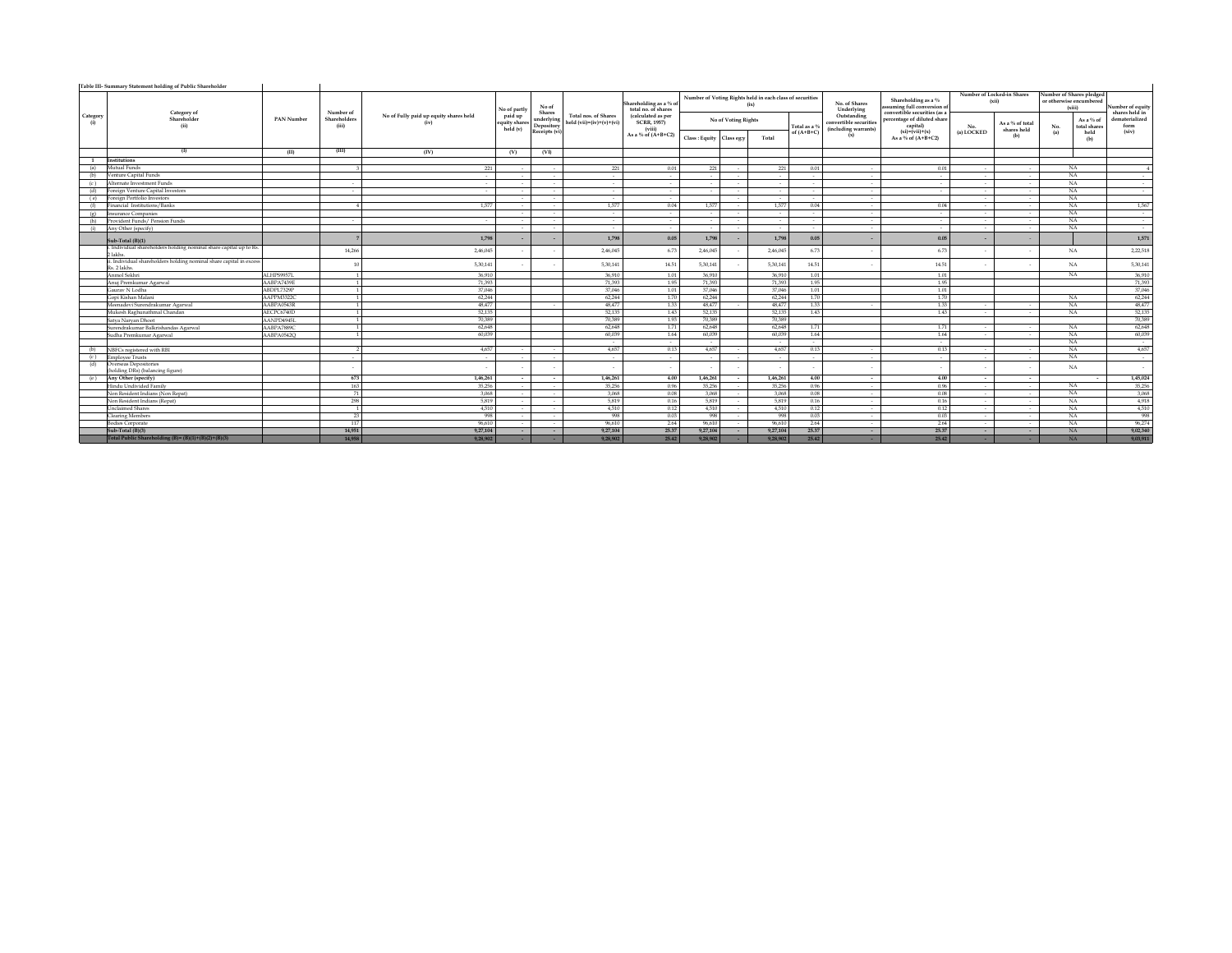|                          | No of Fully paid up equity shares held<br>(iv                                              |                           |                                              | Total nos. of<br>Shares held   | a % of total no.<br>of shares<br>(calculated as<br>per SCRR, 1957)<br>(viii)<br>As a % of<br>$(A+B+C2)$ | Number of Voting Rights held in each class of<br>securities<br>(ix) |                 |       |                           | Underlying                                    | Shareholding as a %<br>assuming full     | Number of Locked-<br>in Shares<br>(xii) |                               | Number of Shares<br>pledged or<br>otherwise |                                                    | Number of                                            |
|--------------------------|--------------------------------------------------------------------------------------------|---------------------------|----------------------------------------------|--------------------------------|---------------------------------------------------------------------------------------------------------|---------------------------------------------------------------------|-----------------|-------|---------------------------|-----------------------------------------------|------------------------------------------|-----------------------------------------|-------------------------------|---------------------------------------------|----------------------------------------------------|------------------------------------------------------|
| PAN Number<br>(iii)      |                                                                                            | shares held<br>(v)        | underlying<br>Depository<br>Receipts<br>(vi) |                                |                                                                                                         | No of Voting Rights                                                 |                 |       | convertible<br>securities | convertible securities<br>(as a percentage of |                                          | As a % of<br>total                      |                               | As a $%$<br>of total                        | equity shares<br>held in<br>dematerialized<br>form |                                                      |
|                          |                                                                                            |                           |                                              |                                |                                                                                                         |                                                                     |                 | Total | of $(A+B+C)$              | warrants)<br>(x)                              | $(xi)=(vii)+(x)$<br>As a % of $(A+B+C2)$ | (a)                                     | held<br>(b)                   | (a)                                         | held                                               | (xiv)                                                |
| $\sim$                   |                                                                                            |                           |                                              | . .                            |                                                                                                         | $\sim$                                                              |                 |       |                           |                                               |                                          | . .                                     |                               |                                             |                                                    |                                                      |
| $\overline{\phantom{a}}$ |                                                                                            | . .                       | . .                                          | . .                            |                                                                                                         | $\sim$                                                              |                 |       |                           |                                               |                                          | . .                                     | . .                           |                                             |                                                    |                                                      |
|                          |                                                                                            |                           |                                              |                                |                                                                                                         | . .                                                                 |                 | -     |                           |                                               | . .                                      | .                                       | .                             |                                             |                                                    |                                                      |
|                          | <b>Employee Benefit Trust</b><br>(under SEBI (Share based<br><b>Total Non-Promoter-Non</b> | Number of<br>Shareholders |                                              | No of partly<br>paid up equity | No of Shares                                                                                            | $(vii)=(iv)+(v)+(vi)$                                               | Shareholding as |       | Class: Equity Class eg:v  | Total as a %                                  | Outstanding<br>(including                | No. of Shares<br>conversion of          | No.<br>diluted share capital) | shares                                      | No.                                                | encumbered (xiii)<br>shares<br>NA<br>NA<br><b>NA</b> |